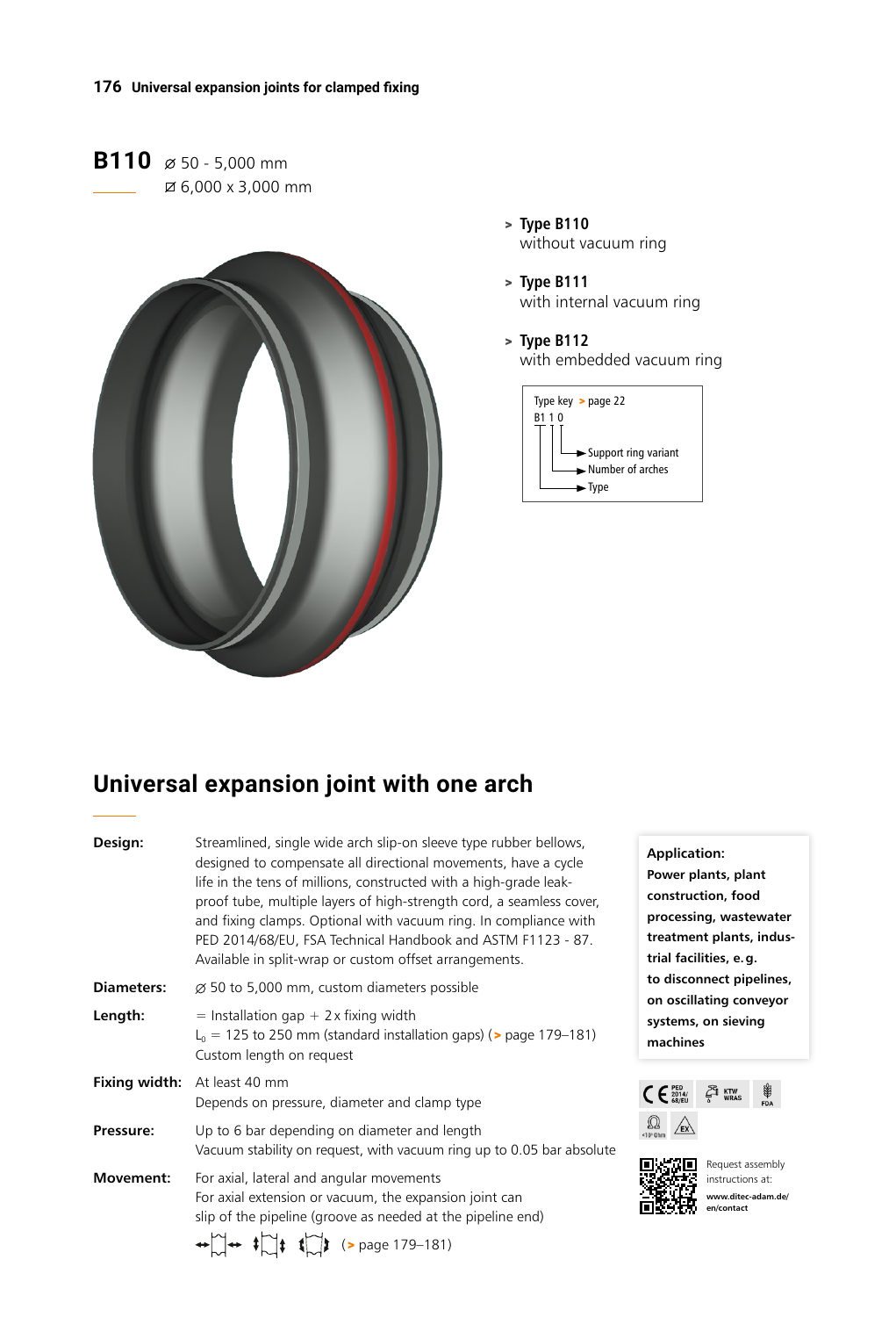

| <b>Elastomer</b> | <b>Fabric</b>   | <b>Marking</b> | $\mathrm{C}$ | <b>Application</b>                                                   |
|------------------|-----------------|----------------|--------------|----------------------------------------------------------------------|
| <b>EPDM</b>      | Polyamid        |                | $-40$ +100   | Cooling water, hot water, seawater, acids, dilute chlorine compounds |
| <b>EPDM</b>      | Aramid          |                | $-40$ +100   | Cooling water, hot water, seawater, acids, dilute chlorine compounds |
| <b>EPDMht</b>    | Aramid          |                | $-40$ +120   | Cooling water, hot water, seawater, acids, dilute chlorine compounds |
| <b>EPDMwras</b>  | Polyamid        |                | $-40$ +100   | Drinking water, foodstuffs                                           |
| <b>EPDMwras</b>  | Aramid          |                | $-40$ +100   | Drinking water, foodstuffs                                           |
| EPDMbeige        | Polyamid        |                | $-40$ +100   | <b>Foodstuffs</b>                                                    |
| EPDMbeige        | Aramid          |                | $-40$ +100   | Foodstuffs                                                           |
| <b>IIR</b>       | Polyamid        |                | $-20$ +100   | Hot water, acids, bases, gases                                       |
| IIR              | Aramid          |                | $-20$ +100   | Hot water, acids, bases, gases                                       |
| <b>CSM</b>       | Polyamid        |                | $-20$ +100   | Strong acids, bases, chemicals                                       |
| <b>CSM</b>       | Aramid          |                | $-20$ +100   | Strong acids, bases, chemicals                                       |
| <b>NBR</b>       | Polyamid        |                | $-30$ +100   | Oils, petrol, solvents, compressed air                               |
| <b>NBR</b>       | Aramid          |                | $-30$ +100   | Oils, petrol, solvents, compressed air                               |
| NBRbeige         | Polyamid        |                | $-30$ +100   | Oil, fatty foods                                                     |
| NBRbeige         | Aramid          |                | $-30$ +100   | Oil, fatty foods                                                     |
| <b>CR</b>        | Polyamid        |                | $-20$ +90    | Cooling water, slightly oily water, seawater                         |
| <b>CR</b>        | Aramid          |                | $-20$ +90    | Cooling water, slightly oily water, seawater                         |
| <b>FPM</b>       | Aramid          |                | $-20$ +180   | Corrosive chemicals, petroleum distillates                           |
| FPMbeige         | Aramid          |                | $-20$ +180   | Oil, fatty foods                                                     |
| <b>NR</b>        | Polyamid        |                | $-20$ +70    | Abrasive materials                                                   |
| Silicon          | Aramid<br>Glass |                | $-60$ +200   | Air, saltwater atmosphere, foodstuffs, medical technology            |

### **Bellows elastomers and reinforcements**

PTFE-lining: Firmly embedded against chemical attacks on the interior at the rubber bellows, available starting at  $\varnothing$  300 mm. Take the restriction of the listed movement into account (> page 179–181)

### **Clamps**

| Depending on pressure and diameters, endless clamp belt, screw thread belt, small<br>Design:<br>clamps or hinge bolt clamps. At higher pressures, 2 parallel clamps per side |                                                                                                                                                                     |                                                                                 |                                                                                        |  |  |  |  |
|------------------------------------------------------------------------------------------------------------------------------------------------------------------------------|---------------------------------------------------------------------------------------------------------------------------------------------------------------------|---------------------------------------------------------------------------------|----------------------------------------------------------------------------------------|--|--|--|--|
| Width:                                                                                                                                                                       | Endless clamp belt:<br>Screw thread belt:<br>Small clamp:<br>Hinge bolt clamp:                                                                                      | 3/4''<br>$\frac{1}{2}$ "<br>depending on Ø: 9-12 mm<br>depending on Ø: 18-30 mm |                                                                                        |  |  |  |  |
| <b>Materials:</b>                                                                                                                                                            | Endless clamp belt with screw lugs (tongs):<br>Screw thread belt with threaded screw lugs:<br>Small clamp, belt and housing:<br>Hinge bolt clamp, belt and housing: |                                                                                 | 1.7300<br>1.4310<br>1.4016 (Screw steel galvanised)<br>1.4016 (Screw steel galvanised) |  |  |  |  |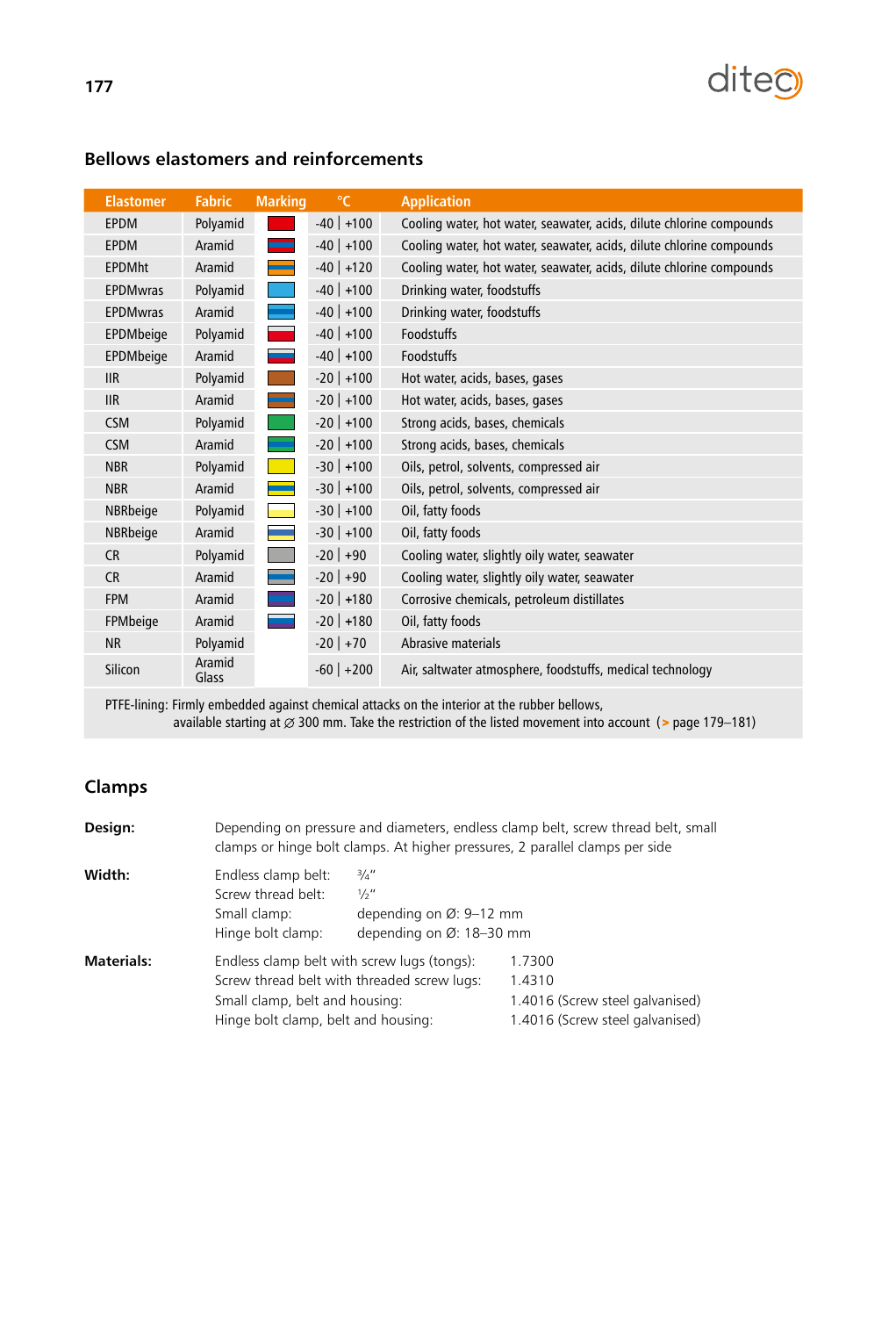### **178 Universal expansion joints for clamped fixing**

| <b>TYPE</b>      | <b>Support rings</b> | <b>Vacuum ring</b>                           | <b>Pressure</b>                                                                    | <b>Movement</b>        |  |  |  |
|------------------|----------------------|----------------------------------------------|------------------------------------------------------------------------------------|------------------------|--|--|--|
| <b>B110</b>      |                      | <b>None</b>                                  | Depending on the<br>diameter up to 6 bar,<br>vacuum stability on<br>request        | > page 179             |  |  |  |
| <b>B111</b>      |                      | Medium contact, inside the arch              | Depending on the<br>diameter up to 6 bar,<br>for vacuum up to<br>0.05 bar absolute | > page 180             |  |  |  |
| B112             |                      | No medium contact, embedded in<br>the arches | Depending on the<br>diameter up to 6 bar,<br>for vacuum up to<br>0.05 bar absolute | > page 181             |  |  |  |
| <b>Materials</b> |                      |                                              |                                                                                    |                        |  |  |  |
| Stainless steel  |                      | Carbon steel, rubberised                     |                                                                                    | Carbon steel, embedded |  |  |  |

## **Support rings**

**Cross section B110**





Example: Type B112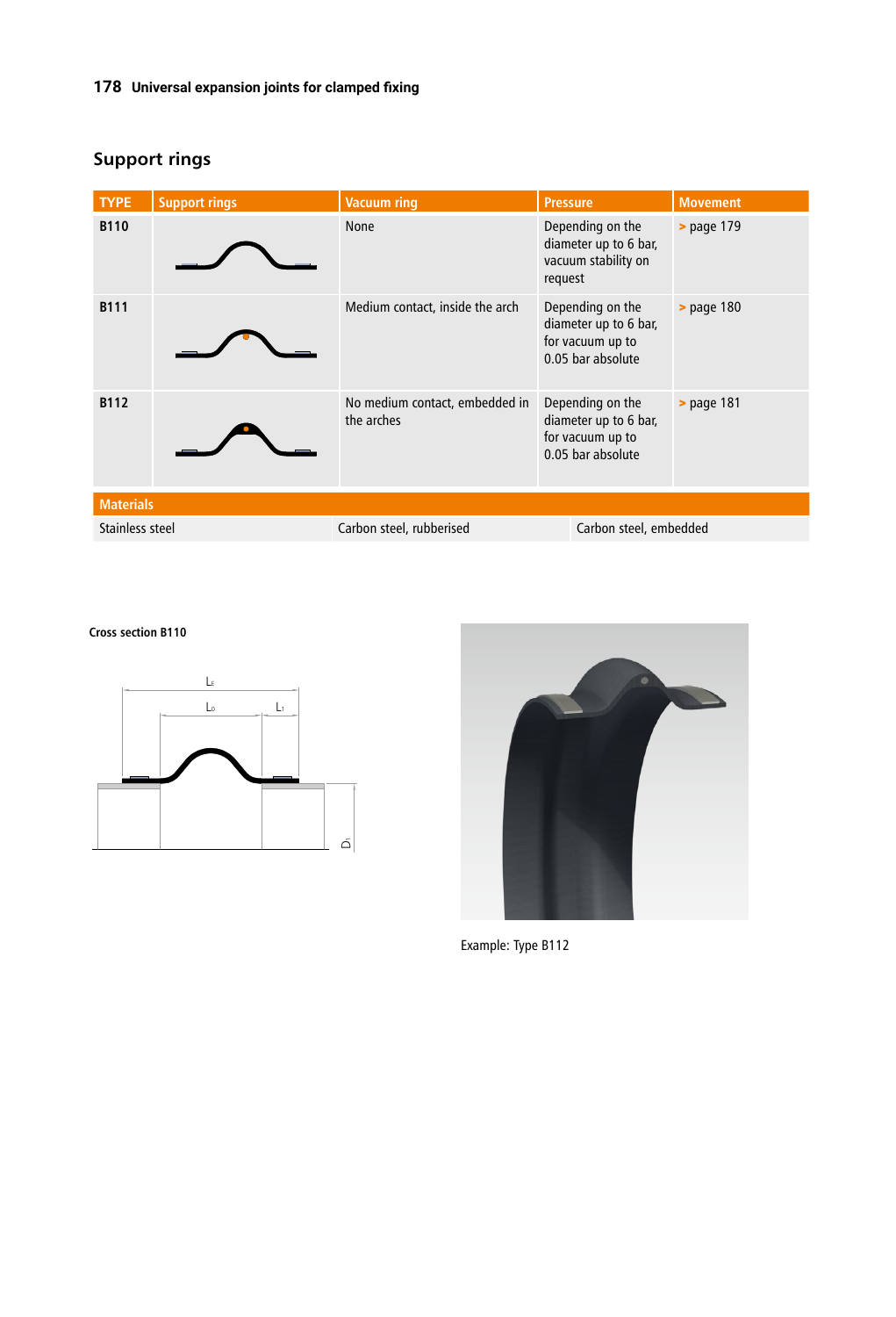

**B110** > without vacuum ring

**Installation gap**  $L_0 = 125$  mm  $L_0 = 150$  mm  $L_0 = 175$  mm Movement A Movement A Movement A Movement A Movement A Ø Q  $\mathcal{E}$  $\sum_{i=1}^{n}$  $\widetilde{K}$  $\mathcal{L}$  $\overline{\mathcal{K}}$  $\mathcal{L}$ ┟╱ mm mm mm  $\pm$ mm  $\pm$ ° cm² mm mm  $\pm$ mm  $\pm$ ° cm² mm mm  $\pm$ mm  $\pm$ ° cm $^2$  31 10 20 21.8 96 40 20 30 38.7 155 44 20 32 38.7 159 31 10 20 17.1 125 40 20 29 31.6 191 44 20 32 31.6 196 31 10 20 14.0 152 40 20 29 26.6 224 44 20 31 26.6 229 31 10 19 11.3 212 40 20 28 21.8 297 44 20 30 21.8 303 31 10 19 9.1 283 40 20 28 17.7 379 44 20 30 17.7 386 31 10 18 7.6 374 40 20 27 14.9 484 44 20 29 14.9 492 31 10 18 6.5 466 40 20 27 12.9 588 44 20 29 12.9 597 31 10 18 5.7 569 40 20 26 11.3 703 44 20 29 11.3 712 31 10 18 4.6 819 40 20 26 9.1 979 44 20 28 9.1 990 31 10 17 3.8 1,098 40 20 26 7.6 1,281 44 20 27 7.6 1,294 31 10 17 3.3 1,292 40 20 25 6.5 1,490 44 20 27 6.5 1,504 31 10 17 2.9 1,636 40 20 25 5.7 1,858 44 20 27 5.7 1,873 31 10 17 2.5 2,020 40 20 25 5.1 2,267 44 20 26 5.1 2,283 31 10 17 2.3 2,445 40 20 24 4.6 2,715 44 20 26 4.6 2,734 31 10 16 2.1 2,911 40 20 24 4.2 3,205 44 20 26 4.2 3,225 31 10 16 1.9 3,417 40 20 24 3.8 3,735 44 20 26 3.8 3,757 31 10 16 1.8 3,964 40 20 24 3.5 4,305 44 20 26 3.5 4,329 31 10 16 1.6 4,551 40 20 24 3.3 4,917 44 20 25 3.3 4,941 31 10 16 1.5 5,178 40 20 23 3.1 5,568 44 20 25 3.1 5,595 31 10 16 1.4 5,847 40 20 23 2.9 6,260 44 20 25 2.9 6,288 31 10 16 1.3 6,555 40 20 23 2.7 6,993 44 20 25 2.7 7,023 31 10 16 1.3 7,305 40 20 23 2.5 7,766 44 20 25 2.5 7,798 31 10 16 1.1 8,925 40 20 23 2.3 9,434 44 20 25 2.3 9,469 31 10 15 1.0 10,496 40 20 23 2.1 11,047 44 20 24 2.1 11,085 31 10 15 1.0 12,370 40 20 22 1.9 12,969 44 20 24 1.9 13,009

ditect

| $L_0 = 200$ mm<br>$L_0 = 225$ mm<br>$L_0 = 250$ mm<br>Movement<br>Movement<br>Movement<br>A<br>A<br>Ø<br>Ŕ<br>$\widetilde{\nabla}$<br>$\left\langle \cdot \right\rangle$<br>$\mathbf{t}$<br>Ŷ. | A<br>$\pm^\circ$<br>cm <sup>2</sup><br>59.8<br>347<br>52.9<br>402 |
|------------------------------------------------------------------------------------------------------------------------------------------------------------------------------------------------|-------------------------------------------------------------------|
|                                                                                                                                                                                                |                                                                   |
|                                                                                                                                                                                                |                                                                   |
|                                                                                                                                                                                                |                                                                   |
|                                                                                                                                                                                                |                                                                   |
| $\pm^\circ$<br>$\pm^\circ$<br>cm <sup>2</sup><br>cm <sup>2</sup><br>mm<br>$\pm$ mm<br>mm<br>$\pm$ mm<br>mm<br>mm<br>mm<br>$\pm$ mm<br>mm<br>mm                                                 |                                                                   |
| 51.1<br>53<br>31<br>42<br>233<br>60<br>32<br>46<br>52.0<br>255<br>69<br>43<br>56<br>50                                                                                                         |                                                                   |
| 43.6<br>65<br>53<br>31<br>41<br>278<br>60<br>32<br>45<br>44.6<br>302<br>69<br>43<br>55                                                                                                         |                                                                   |
| 37.8<br>53<br>31<br>40<br>317<br>60<br>32<br>38.7<br>343<br>69<br>43<br>54<br>80<br>44                                                                                                         | 47.1<br>448                                                       |
| 31<br>31.8<br>53<br>39<br>402<br>60<br>32<br>32.6<br>431<br>43<br>53<br>44<br>69<br>100                                                                                                        | 40.7<br>549                                                       |
| 32<br>53<br>31<br>39<br>26.4<br>498<br>60<br>43<br>27.1<br>530<br>43<br>51<br>125<br>69                                                                                                        | 34.5<br>659                                                       |
| 22.5<br>53<br>31<br>38<br>617<br>60<br>32<br>42<br>23.1<br>653<br>43<br>51<br>150<br>69                                                                                                        | 29.8<br>796                                                       |
| 19.5<br>175<br>53<br>31<br>37<br>734<br>60<br>32<br>41<br>20.1<br>773<br>43<br>50<br>69                                                                                                        | 928<br>26.2                                                       |
| 31<br>17.2<br>903<br>53<br>37<br>861<br>60<br>32<br>17.7<br>43<br>200<br>41<br>69<br>49                                                                                                        | 23.3<br>1,070                                                     |
| 31<br>53<br>36<br>13.9<br>32<br>43<br>250<br>1,164<br>60<br>40<br>14.4<br>1,213<br>69<br>48                                                                                                    | 19.0<br>1,405                                                     |
| 31<br>53<br>36<br>11.7<br>32<br>12.0<br>1,548<br>43<br>300<br>1,492<br>60<br>39<br>69<br>48                                                                                                    | 16.0<br>1,764                                                     |
| 53<br>31<br>35<br>10.0<br>1,717<br>32<br>39<br>1,777<br>43<br>350<br>60<br>10.4<br>69<br>47                                                                                                    | 13.8<br>2,008                                                     |
| 31<br>53<br>35<br>8.8<br>2,111<br>32<br>38<br>9.1<br>2,176<br>43<br>400<br>60<br>69<br>46                                                                                                      | 12.1<br>2,431                                                     |
| 31<br>34<br>7.8<br>2,545<br>60<br>32<br>38<br>8.1<br>43<br>450<br>53<br>2,617<br>69<br>46                                                                                                      | 10.8<br>2,896                                                     |
| 31<br>7.1<br>3,019<br>32<br>7.3<br>3,097<br>43<br>500<br>53<br>34<br>60<br>38<br>69<br>45                                                                                                      | 9.8<br>3,400                                                      |
| 31<br>6.4<br>3,534<br>32<br>37<br>6.6<br>3,619<br>43<br>550<br>53<br>34<br>60<br>69<br>45                                                                                                      | 8.9<br>3,946                                                      |
| 31<br>33<br>5.9<br>4,090<br>32<br>37<br>6.1<br>4,181<br>43<br>600<br>53<br>60<br>69<br>45                                                                                                      | 8.2<br>4,532                                                      |
| 31<br>33<br>5.4<br>4,686<br>60<br>32<br>5.6<br>4,783<br>43<br>650<br>53<br>37<br>69<br>44                                                                                                      | 7.5<br>5,158                                                      |
| 31<br>33<br>5.1<br>5,322<br>60<br>32<br>36<br>5.2<br>5,426<br>43<br>700<br>53<br>69<br>44                                                                                                      | 7.0<br>5,825                                                      |
| 31<br>33<br>5,999<br>32<br>4.9<br>6,110<br>750<br>53<br>4.7<br>60<br>36<br>43<br>69<br>44                                                                                                      | 6.5<br>6,533                                                      |
| 31<br>33<br>60<br>32<br>4.6<br>6,834<br>43<br>800<br>53<br>4.4<br>6,717<br>36<br>43<br>69                                                                                                      | 6.1<br>7,281                                                      |
| 31<br>32<br>4.2<br>32<br>7,598<br>850<br>53<br>7,475<br>60<br>36<br>4.3<br>69<br>43<br>43                                                                                                      | 5.8<br>8,069                                                      |
| 31<br>32<br>3.9<br>8,274<br>32<br>8,404<br>43<br>900<br>53<br>60<br>36<br>4.1<br>69<br>43                                                                                                      | 5.5<br>8,898                                                      |
| 31<br>32<br>3.5<br>9,993<br>60<br>32<br>35<br>10,136<br>43<br>1000<br>53<br>3.7<br>69<br>43                                                                                                    | 4.9<br>10,678                                                     |
| 31<br>32<br>3.2<br>32<br>1100<br>11,652<br>60<br>35<br>3.3<br>11,805<br>43<br>42<br>53<br>69                                                                                                   | 12,390<br>4.5                                                     |
| 31<br>3.0<br>13,623<br>32<br>1200<br>31<br>60<br>35<br>3.1<br>13,789<br>43<br>42<br>53<br>69                                                                                                   | 4.1<br>14,420                                                     |
| 31<br>32<br>1300<br>31<br>2.7<br>15,770<br>60<br>34<br>2.8<br>15,948<br>43<br>42<br>53<br>69<br>1400<br>31<br>31<br>2.5<br>18,074<br>32<br>2.6<br>53<br>60<br>34<br>43<br>69                   | 16,627<br>3.8<br>3.5                                              |
| 18,265<br>41<br>1500<br>31<br>31<br>2.4<br>20,536<br>32<br>20,739<br>43<br>53<br>60<br>34<br>2.4<br>69<br>41                                                                                   | 18,991<br>3.3<br>21,512                                           |

 31 10 15 0.9 14,420 40 20 22 1.8 15,066 44 20 24 1.8 15,109 31 10 15 0.8 16,627 40 20 22 1.6 17,320 44 20 24 1.6 17,366 31 10 15 0.8 18,991 40 20 22 1.5 19,731 44 20 24 1.5 19,781

Recommended sizes Further possible sizes Reduction of movement for expansion joints with PTFE lining:

axial compression: -33 %; axial extension: -66 %; lateral displacement: -50 %; angular movement: -66 %.

In the event of axial extension and simultaneous lateral displacement the above movements are reduced ( > page 29). For larger movements see type B120 or B123.

#### **Customised products available**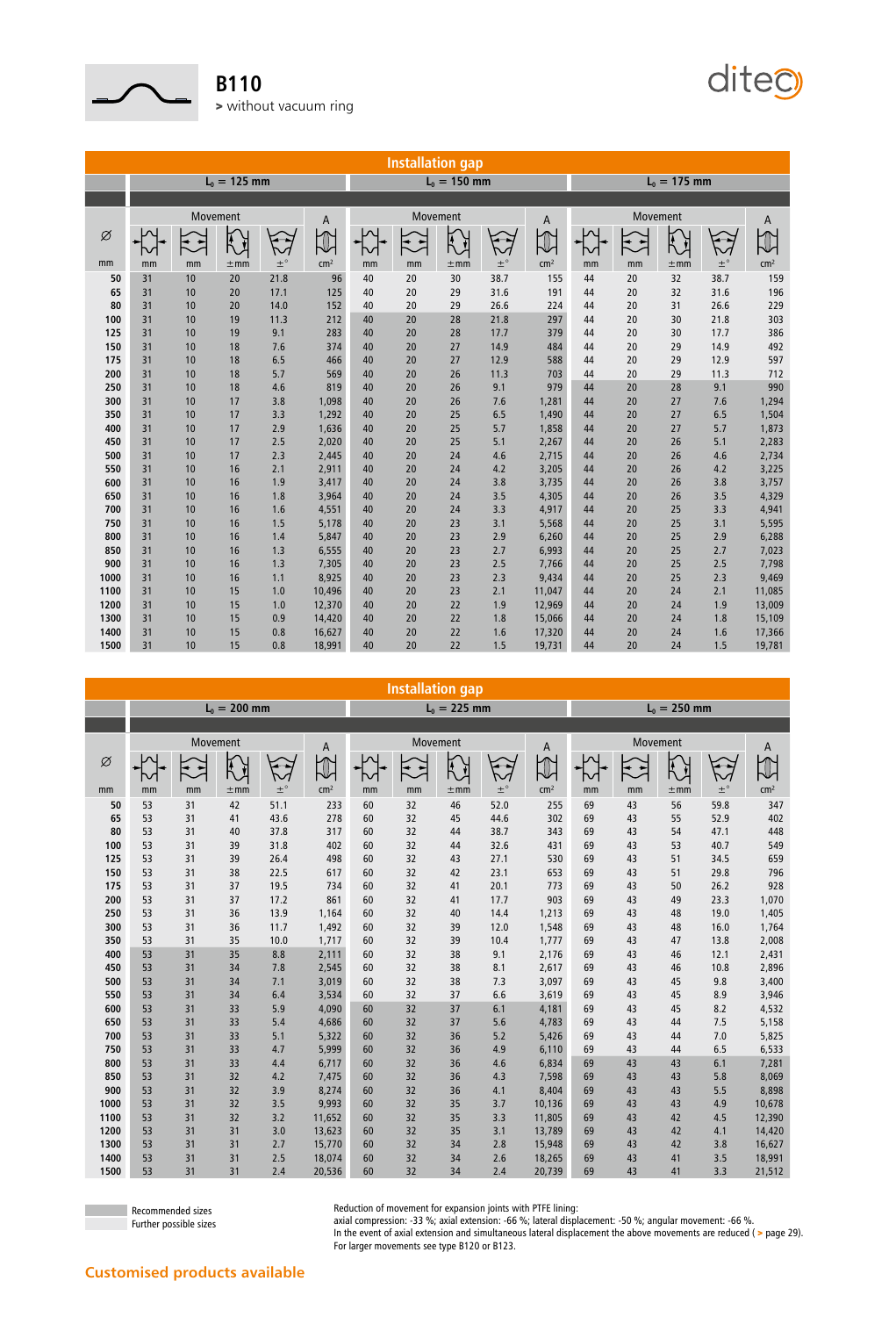

|      | <b>Installation gap</b> |                |                |         |                 |    |                 |                |             |                 |                |                |                |             |                 |
|------|-------------------------|----------------|----------------|---------|-----------------|----|-----------------|----------------|-------------|-----------------|----------------|----------------|----------------|-------------|-----------------|
|      |                         |                | $L_0 = 125$ mm |         |                 |    |                 | $L_0 = 150$ mm |             |                 | $L_0 = 175$ mm |                |                |             |                 |
|      |                         |                |                |         |                 |    |                 |                |             |                 |                |                |                |             |                 |
|      | Movement<br>A           |                |                |         |                 |    | Movement        |                |             |                 | Movement       |                |                |             |                 |
| Ø    |                         |                |                |         |                 | ∼  |                 | Ã              | $\sim$      | A               | ∿              | $\ddot{\sim}$  | $\overline{R}$ |             | A               |
| mm   | mm                      | mm             | $\pm$ mm       | $\pm$ ° | cm <sup>2</sup> | mm | mm              | $\pm$ mm       | $\pm^\circ$ | cm <sup>2</sup> | mm             | mm             | $\pm$ mm       | $\pm^\circ$ | cm <sup>2</sup> |
| 50   | 31                      | 3              | 20             | 21.8    | 96              | 40 | $\overline{7}$  | 30             | 38.7        | 155             | 44             | $\overline{7}$ | 32             | 38.7        | 159             |
| 65   | 31                      | 3              | 20             | 17.1    | 125             | 40 | $\overline{7}$  | 29             | 31.6        | 191             | 44             | $\overline{7}$ | 32             | 31.6        | 196             |
| 80   | 31                      | 3              | 20             | 14.0    | 152             | 40 | $\overline{7}$  | 29             | 26.6        | 224             | 44             | $\overline{7}$ | 31             | 26.6        | 229             |
| 100  | 31                      | 3              | 19             | 11.3    | 212             | 40 | $\overline{7}$  | 28             | 21.8        | 297             | 44             | $\overline{7}$ | 30             | 21.8        | 303             |
| 125  | 31                      | 3              | 19             | 9.1     | 283             | 40 | $\overline{7}$  | 28             | 17.7        | 379             | 44             | $\overline{7}$ | 30             | 17.7        | 386             |
| 150  | 31                      | 3              | 18             | 7.6     | 374             | 40 | $\overline{7}$  | 27             | 14.9        | 484             | 44             | $\overline{7}$ | 29             | 14.9        | 492             |
| 175  | 31                      | 3              | 18             | 6.5     | 466             | 40 | $\overline{7}$  | 27             | 12.9        | 588             | 44             | $\overline{7}$ | 29             | 12.9        | 597             |
| 200  | 31                      | 3              | 18             | 5.7     | 569             | 40 | $\overline{7}$  | 26             | 11.3        | 703             | 44             | $\overline{7}$ | 29             | 11.3        | 712             |
| 250  | 31                      | 3              | 18             | 4.6     | 819             | 40 | $\overline{7}$  | 26             | 9.1         | 979             | 44             | $\overline{7}$ | 28             | 9.1         | 990             |
| 300  | 31                      | 3              | 17             | 3.8     | 1,098           | 40 | $\overline{7}$  | 26             | 7.6         | 1,281           | 44             | $\overline{7}$ | 27             | 7.6         | 1,294           |
| 350  | 31                      | 3              | 17             | 3.3     | 1,292           | 40 | $\overline{7}$  | 25             | 6.5         | 1,490           | 44             | $\overline{7}$ | 27             | 6.5         | 1,504           |
| 400  | 31                      | 3              | 17             | 2.9     | 1,636           | 40 | $\overline{7}$  | 25             | 5.7         | 1,858           | 44             | $\overline{7}$ | 27             | 5.7         | 1,873           |
| 450  | 31                      | 3              | 17             | 2.5     | 2,020           | 40 | $\overline{7}$  | 25             | 5.1         | 2,267           | 44             | $\overline{7}$ | 26             | 5.1         | 2,283           |
| 500  | 31                      | 3              | 17             | 2.3     | 2,445           | 40 | $\overline{7}$  | 24             | 4.6         | 2,715           | 44             | $\overline{7}$ | 26             | 4.6         | 2,734           |
| 550  | 31                      | 3              | 16             | 2.1     | 2,911           | 40 | $\overline{7}$  | 24             | 4.2         | 3,205           | 44             | $\overline{7}$ | 26             | 4.2         | 3,225           |
| 600  | 31                      | 3              | 16             | 1.9     | 3,417           | 40 | $\overline{7}$  | 24             | 3.8         | 3,735           | 44             | $\overline{7}$ | 26             | 3.8         | 3,757           |
| 650  | 31                      | 3              | 16             | 1.8     | 3,964           | 40 | $\overline{7}$  | 24             | 3.5         | 4,305           | 44             | $\overline{7}$ | 26             | 3.5         | 4,329           |
| 700  | 31                      | 3              | 16             | 1.6     | 4,551           | 40 | $\overline{7}$  | 24             | 3.3         | 4,917           | 44             | $\overline{7}$ | 25             | 3.3         | 4,941           |
| 750  | 31                      | 3              | 16             | 1.5     | 5,178           | 40 | $\overline{7}$  | 23             | 3.1         | 5,568           | 44             | $\overline{7}$ | 25             | 3.1         | 5,595           |
| 800  | 31                      | 3              | 16             | 1.4     | 5,847           | 40 | $\overline{7}$  | 23             | 2.9         | 6,260           | 44             | $\overline{7}$ | 25             | 2.9         | 6,288           |
| 850  | 31                      | 3              | 16             | 1.3     | 6,555           | 40 | $\overline{7}$  | 23             | 2.7         | 6,993           | 44             | $\overline{7}$ | 25             | 2.7         | 7,023           |
| 900  | 31                      | 3              | 16             | 1.3     | 7,305           | 40 | $\overline{7}$  | 23             | 2.5         | 7,766           | 44             | $\overline{7}$ | 25             | 2.5         | 7,798           |
| 1000 | 31                      | 3              | 16             | 1.1     | 8,925           | 40 | $\overline{7}$  | 23             | 2.3         | 9,434           | 44             | $\overline{7}$ | 25             | 2.3         | 9,469           |
| 1100 | 31                      | 3              | 15             | 1.0     | 10,496          | 40 | $\overline{7}$  | 23             | 2.1         | 11,047          | 44             | $\overline{7}$ | 24             | 2.1         | 11,085          |
| 1200 | 31                      | 3              | 15             | 1.0     | 12,370          | 40 | $\overline{7}$  | 22             | 1.9         | 12,969          | 44             | $\overline{7}$ | 24             | 1.9         | 13,009          |
| 1300 | 31                      | 3              | 15             | 0.9     | 14,420          | 40 | $\overline{7}$  | 22             | 1.8         | 15,066          | 44             | $\overline{7}$ | 24             | 1.8         | 15,109          |
| 1400 | 31                      | 3              | 15             | 0.8     | 16,627          | 40 | $\overline{7}$  | 22             | 1.6         | 17,320          | 44             | $\overline{7}$ | 24             | 1.6         | 17,366          |
| 1500 | 31                      | $\overline{3}$ | 15             | 0.8     | 18,991          | 40 | $7\overline{ }$ | 22             | 1.5         | 19,731          | 44             | $\overline{7}$ | 24             | 1.5         | 19,781          |

| <b>Installation gap</b> |               |    |                |             |                 |                |          |          |               |                 |                |    |          |                |                 |
|-------------------------|---------------|----|----------------|-------------|-----------------|----------------|----------|----------|---------------|-----------------|----------------|----|----------|----------------|-----------------|
|                         |               |    | $L_0 = 200$ mm |             |                 | $L_0 = 225$ mm |          |          |               |                 | $L_0 = 250$ mm |    |          |                |                 |
|                         |               |    |                |             |                 |                |          |          |               |                 |                |    |          |                |                 |
|                         | Movement<br>A |    |                |             |                 |                | Movement |          | A             | Movement<br>A   |                |    |          |                |                 |
| Ø                       |               |    |                |             |                 |                |          |          |               |                 |                |    |          |                |                 |
| mm                      | mm            | mm | $\pm$ mm       | $\pm^\circ$ | cm <sup>2</sup> | mm             | mm       | $\pm$ mm | $\pm^{\circ}$ | cm <sup>2</sup> | mm             | mm | $\pm$ mm | $\pm^{\circ}$  | cm <sup>2</sup> |
| 50                      | 53            | 10 | 42             | 51          | 233             | 60             | 11       | 46       | 52            | 255             | 69             | 14 | 56       | 60             | 347             |
| 65                      | 53            | 10 | 41             | 43.6        | 278             | 60             | 11       | 45       | 44.6          | 302             | 69             | 14 | 55       | 52.9           | 402             |
| 80                      | 53            | 10 | 40             | 37.8        | 317             | 60             | 11       | 44       | 38.7          | 343             | 69             | 14 | 54       | 47.1           | 448             |
| 100                     | 53            | 10 | 39             | 31.8        | 402             | 60             | 11       | 44       | 32.6          | 431             | 69             | 14 | 53       | 40.7           | 549             |
| 125                     | 53            | 10 | 39             | 26.4        | 498             | 60             | 11       | 43       | 27.1          | 530             | 69             | 14 | 51       | 34.5           | 659             |
| 150                     | 53            | 10 | 38             | 22.5        | 617             | 60             | 11       | 42       | 23.1          | 653             | 69             | 14 | 51       | 29.8           | 796             |
| 175                     | 53            | 10 | 37             | 19.5        | 734             | 60             | 11       | 41       | 20.1          | 773             | 69             | 14 | 50       | 26.2           | 928             |
| 200                     | 53            | 10 | 37             | 17.2        | 861             | 60             | 11       | 41       | 17.7          | 903             | 69             | 14 | 49       | 23.3           | 1,070           |
| 250                     | 53            | 10 | 36             | 13.9        | 1,164           | 60             | 11       | 40       | 14.4          | 1,213           | 69             | 14 | 48       | 19             | 1,405           |
| 300                     | 53            | 10 | 36             | 11.7        | 1,492           | 60             | 11       | 39       | 12            | 1,548           | 69             | 14 | 48       | 16             | 1,764           |
| 350                     | 53            | 10 | 35             | 10          | 1,717           | 60             | 11       | 39       | 10.4          | 1,777           | 69             | 14 | 47       | 13.8           | 2,008           |
| 400                     | 53            | 10 | 35             | 8.8         | 2,111           | 60             | 11       | 38       | 9.1           | 2,176           | 69             | 14 | 46       | 12.1           | 2,431           |
| 450                     | 53            | 10 | 34             | 7.8         | 2,545           | 60             | 11       | 38       | 8.1           | 2,617           | 69             | 14 | 46       | 10.8           | 2,896           |
| 500                     | 53            | 10 | 34             | 7.1         | 3.019           | 60             | 11       | 38       | 7.3           | 3,097           | 69             | 14 | 45       | 9.8            | 3,400           |
| 550                     | 53            | 10 | 34             | 6.4         | 3,534           | 60             | 11       | 37       | 6.6           | 3,619           | 69             | 14 | 45       | 8.9            | 3,946           |
| 600                     | 53            | 10 | 33             | 5.9         | 4,090           | 60             | 11       | 37       | 6.1           | 4,181           | 69             | 14 | 45       | 8.2            | 4,532           |
| 650                     | 53            | 10 | 33             | 5.4         | 4,686           | 60             | 11       | 37       | 5.6           | 4,783           | 69             | 14 | 44       | 7.5            | 5,158           |
| 700                     | 53            | 10 | 33             | 5.1         | 5,322           | 60             | 11       | 36       | 5.2           | 5,426           | 69             | 14 | 44       | $\overline{7}$ | 5,825           |
| 750                     | 53            | 10 | 33             | 4.7         | 5,999           | 60             | 11       | 36       | 4.9           | 6,110           | 69             | 14 | 44       | 6.5            | 6,533           |
| 800                     | 53            | 10 | 33             | 4.4         | 6,717           | 60             | 11       | 36       | 4.6           | 6,834           | 69             | 14 | 43       | 6.1            | 7,281           |
| 850                     | 53            | 10 | 32             | 4.2         | 7.475           | 60             | 11       | 36       | 4.3           | 7,598           | 69             | 14 | 43       | 5.8            | 8,069           |
| 900                     | 53            | 10 | 32             | 3.9         | 8,274           | 60             | 11       | 36       | 4.1           | 8,404           | 69             | 14 | 43       | 5.5            | 8,898           |
| 1000                    | 53            | 10 | 32             | 3.5         | 9,993           | 60             | 11       | 35       | 3.7           | 10,136          | 69             | 14 | 43       | 4.9            | 10,678          |
| 1100                    | 53            | 10 | 32             | 3.2         | 11,652          | 60             | 11       | 35       | 3.3           | 11,805          | 69             | 14 | 42       | 4.5            | 12,390          |
| 1200                    | 53            | 10 | 31             | 3           | 13,623          | 60             | 11       | 35       | 3.1           | 13,789          | 69             | 14 | 42       | 4.1            | 14,420          |
| 1300                    | 53            | 10 | 31             | 2.7         | 15,770          | 60             | 11       | 34       | 2.8           | 15,948          | 69             | 14 | 42       | 3.8            | 16,627          |
| 1400                    | 53            | 10 | 31             | 2.5         | 18,074          | 60             | 11       | 34       | 2.6           | 18,265          | 69             | 14 | 41       | 3.5            | 18,991          |
| 1500                    | 53            | 10 | 31             | 2.4         | 20,536          | 60             | 11       | 34       | 2.4           | 20,739          | 69             | 14 | 41       | 3.3            | 21,512          |

Recommended sizes Further possible sizes Reduction of movement for expansion joints with PTFE lining:

axial compression: -33 %; axial extension: -0 %; lateral displacement: -50 %; angular movement: -0 %.

In the event of axial extension and simultaneous lateral displacement the above movements are reduced ( $>$  page 29). For larger movements see type B121 or B124.